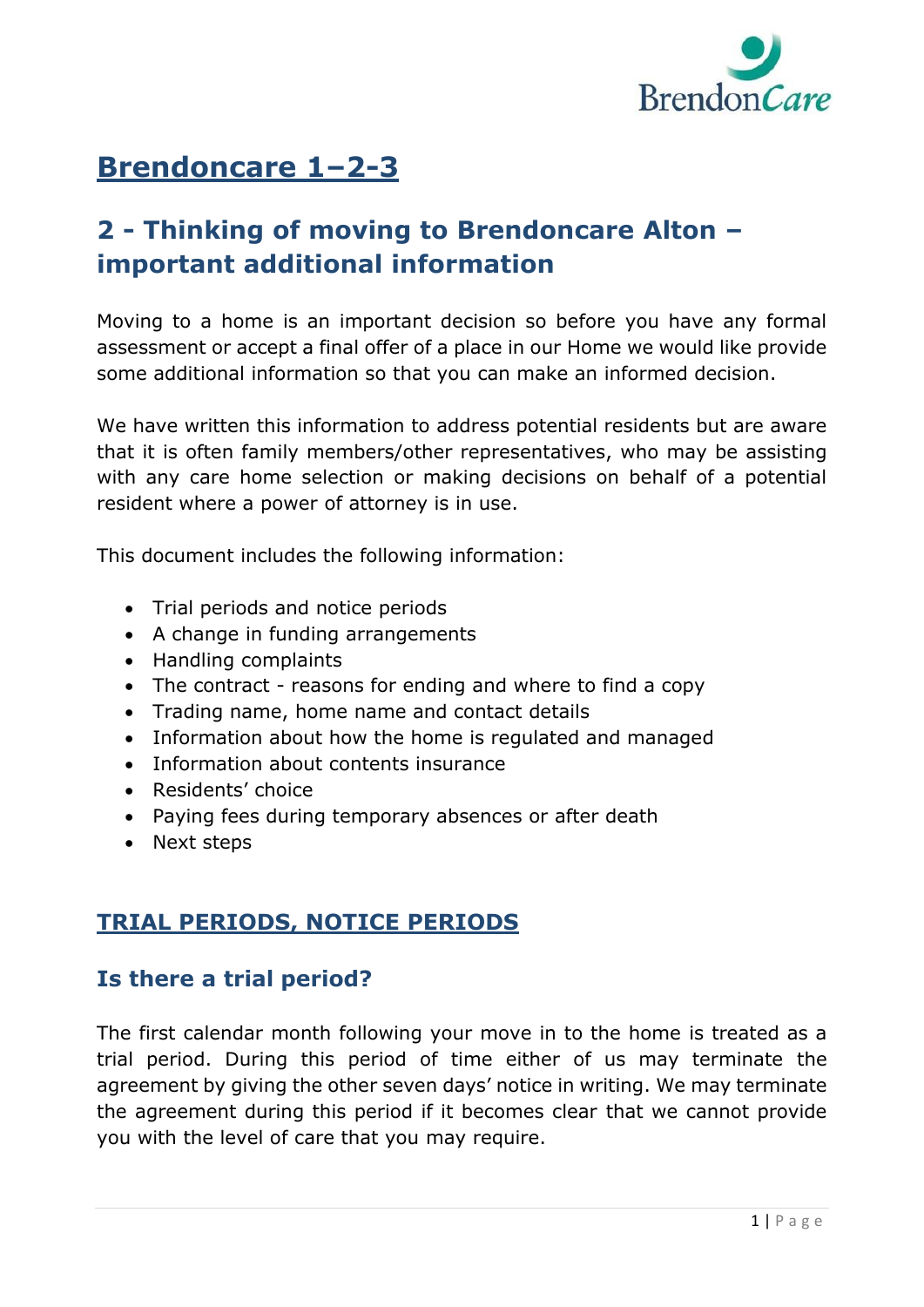You will be refunded any fees that you have paid beyond the expiry of the notice period (or the date of your departure / your room being cleared, if later). Where you leave the home before the end of the notice period and we are able to re-allocate your room to someone else before the period expires, we will refund any payments that you have made for the period following reallocation.

### **What happens if I want to leave after the trial period?**

We hope you will continue to live with us, but if you have any concerns at any time please do discuss them with the Home's Manager and the staff team so that any adjustments can be made. However, if you still wish to leave, then we ask for one calendar month's notice so that we can offer the room to someone else who may be waiting.

# **A CHANGE IN FUNDING ARRANGEMENTS**

# **What happens if there is a change in my funding arrangements?**

Prior to moving in to our home you will have completed a financial assessment and seen the factsheet [Paying for Care](https://www.brendoncare.org.uk/paying-for-care) outlining information on benefits, signposting to some suggested resources for advice and support including speaking to an independent financial adviser.

The Brendoncare Foundation's **Care for Life** promise ensures that once you have been accepted in to one of our homes, you will not have to leave due to lack of funds. Care for Life is a charitable third-party payment that tops up the difference between what the state will pay and the full cost of care. We fund about 20% of residents in this way.

The Brendoncare Foundation's **Care for Life** promise is one of the things that makes us unique and gives you and your family peace of mind; knowing that you won't have to move due to lack of funds can be an enormous relief.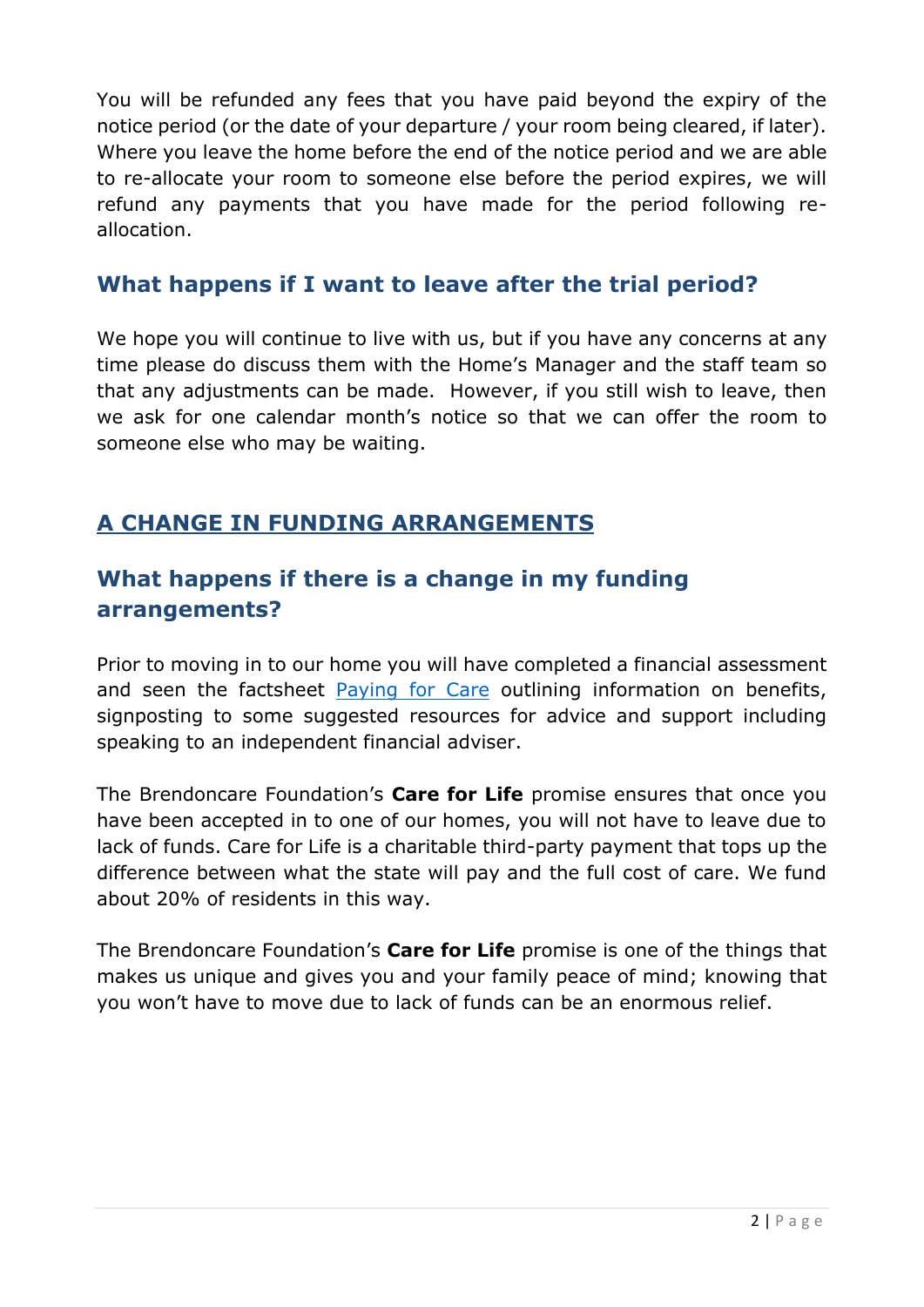# **HANDLING COMPLAINTS**

# **What happens if I'm not happy with the service and I need to make a complaint?**

Sometimes despite everyone's best efforts, things don't always go smoothly – we're all human! If something is not right, even a small thing, please speak with us about it and we will try to get it right.

It may take a while for us to get to know you and for you to get to know us. Please work with us as we develop your Care Plan, and make sure you tell us about the important things in your life so that we can support you in the way that you prefer. We do hold regular meetings with residents and relatives, where you can raise any general issues affecting your care at the Home.

If you have a bigger complaint please speak with a senior member of staff who will be able to take the matter further with you. If it's something that we can fix quickly we will. Sometimes things will take a little longer but please be reassured that we will take all complaints seriously.

You may submit a complaint/concern:

- **Verbally -** please speak to the senior member of staff on duty. This will enable a speedy response and if the matter cannot be resolved immediately, we would aim to report back to you within 48 hours.
- **In writing** any complaint should be addressed to the Home Manager, Triinu Org, who will acknowledge the complaint within 3 days. The matter will be investigated and you will have a full response within 14 days.
- **Via the website** complaints can be submitted online follow the link on the website: [www.brendoncare.org.uk/about/complaints](http://www.brendoncare.org.uk/about/complaints)

All complaints are reported to the Home Manager and the Head of Care Services, who is based at our Central Office:

The Brendoncare Foundation The Old Malthouse Victoria Road Winchester SO23 7DU

Tel: 01962 852133

If you are not satisfied with our response you also have the right to contact the **Local Government and Social Care Ombudsman**.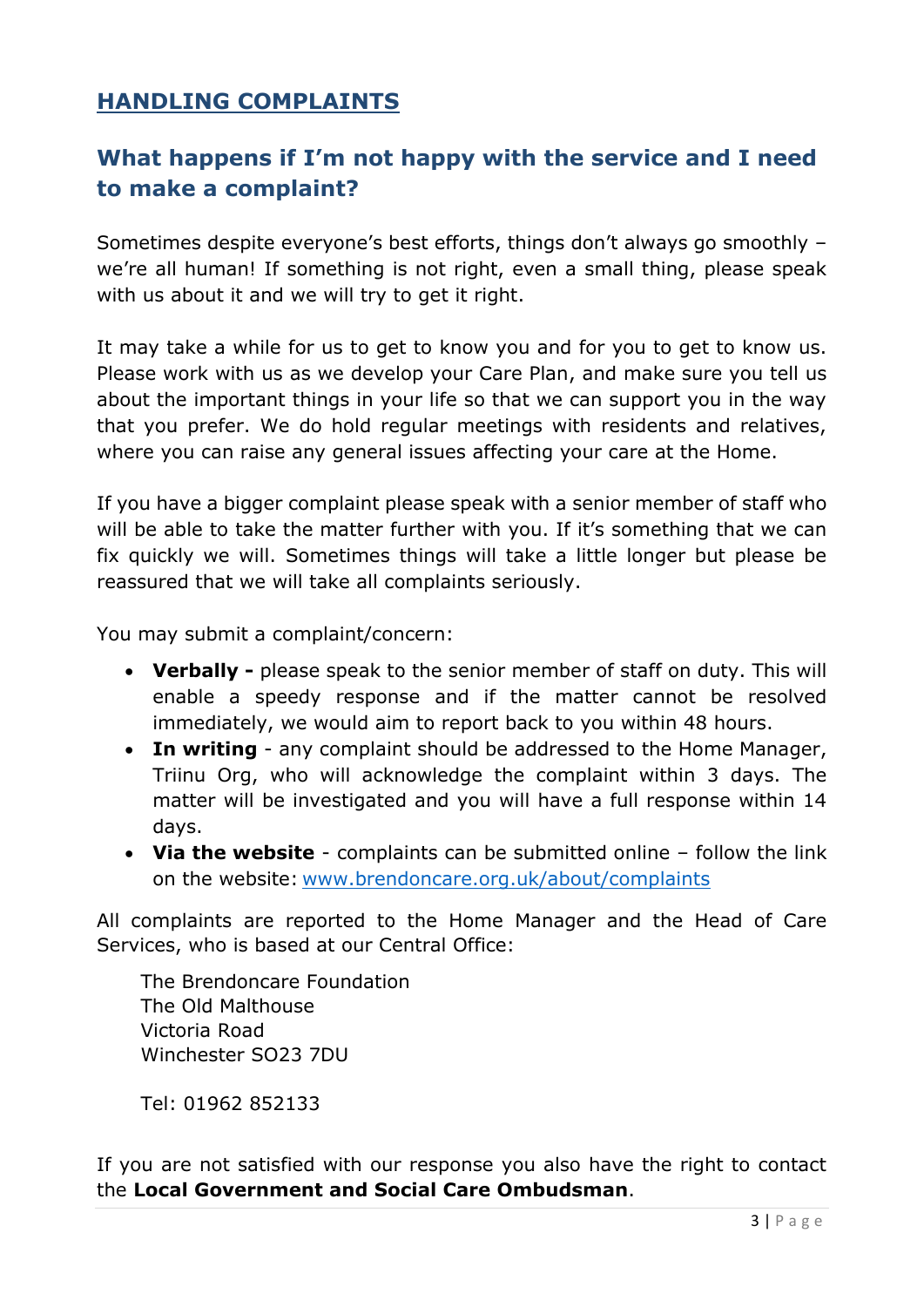Contact details are:

Local Government and Social Care Ombudsman PO Box 4771, Coventry CV4 0EH

Tel: 0300 061 0614 Text "call back" to 0762 480 3014 with your name and mobile number [www.lgo.org.uk](http://www.lgo.org.uk/)

Please note, the regulator, CQC, will not accept complaints, but will accept comments through their website [www.cqc.org.uk](http://www.cqc.org.uk/)

### **THE CONTRACT - REASONS FOR ENDING AND WHERE TO FIND A COPY**

Please ask the Home's Administrator for a copy of the contract, which will also soon be found on our [website.](https://www.brendoncare.org.uk/)

#### **What are the circumstances for ending a contract?**

It is very rare for us to terminate a contract. We would always endeavour to work with you and come up with solutions to any situation. Before any contract termination we would have had discussions with you and/or your representative so that, in the unlikely event of any termination, it would not be unexpected. Example instances would be:

- if we can no longer meet your needs please see below
- if you do not pay your fees as agreed
- if you or your representative cannot agree a price for the appropriate care where circumstances have changed on either side – please see options below
- if there is a material breach of any of the terms and conditions of the contract which remains unrectified more than 14 days after serving written notice of such breach.
- if your behaviour is reasonably considered by Brendoncare to be detrimental to the care home or to the safety or welfare of other residents or staff.
- if you decide to give notice to leave

The notice period for either party would be one calendar month given in writing.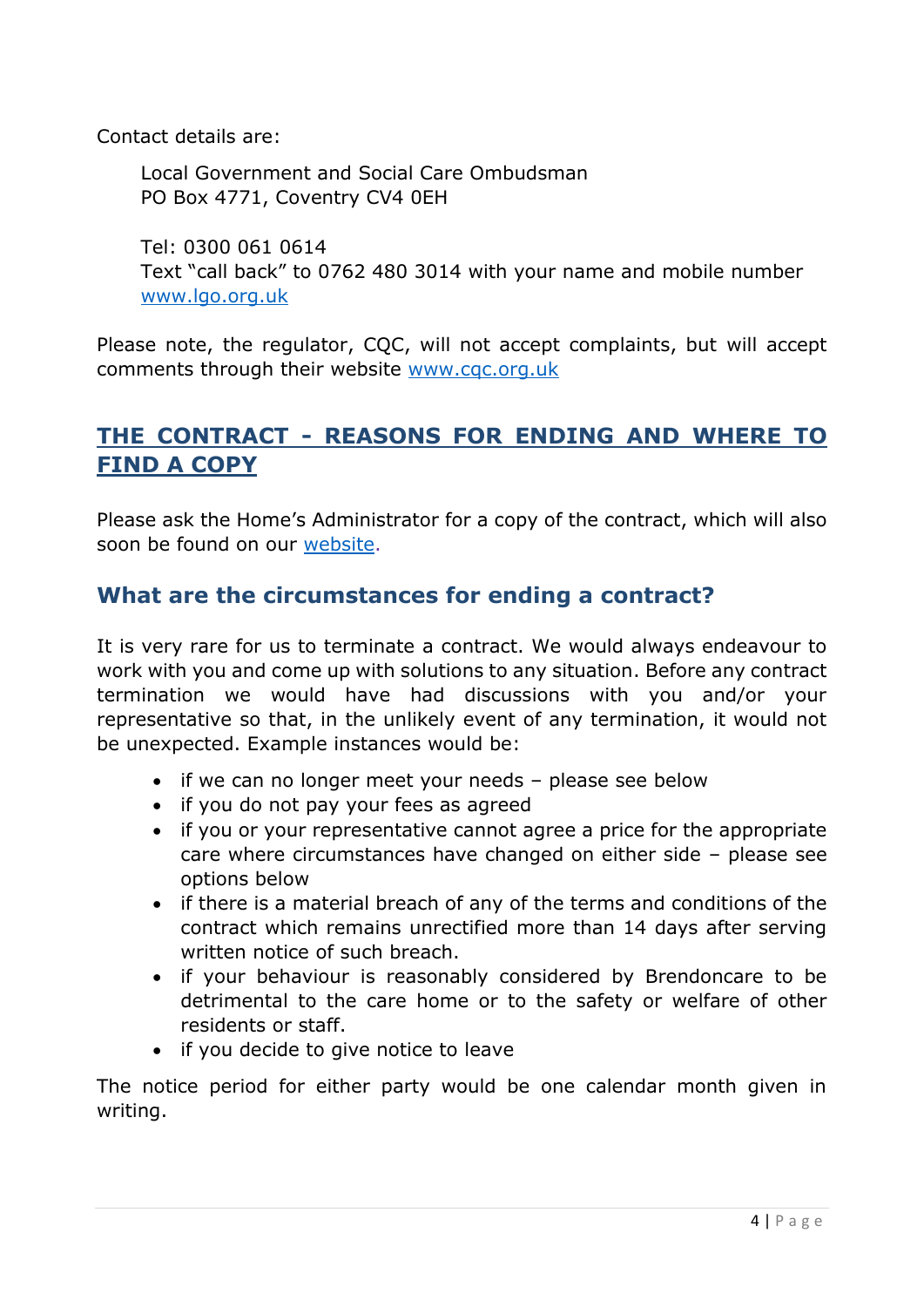#### **What happens if you can no longer meet my needs?**

If your care requirements change significantly and we can no longer meet your needs, then the Home Manager will discuss the situation and outline alternative solutions. This might include moving to another more suitable Brendoncare home. If that is the case, then we can negotiate a transfer with you and your family, and our **Care for Life** promise will still apply.

#### **What are my options if you give notice to increase my fees due to an increase in my care needs?**

You may either:

- Do nothing, in which case the fee increase will take effect on the date notified; or
- Give us notice that you wish to leave. In this case you will have one calendar month from the date you notify us, to move out before the fee increase applies; or
- Ask for an independent review of our assessment of your care needs, revised fee level, or both. In this case, we will charge you at the revised rate at the end of the notice period until the outcome of the review is complete. If the review finds our fee increase unjustified then we will refund you any difference in rate.

You will be able to see the details of the assessments we have relied upon as part of the consultation and decision process.

#### **TRADING NAME AND CONTACT DETAILS**

#### **Legal Trading name of the registered charity:**

The Brendoncare Foundation The Old Malthouse Victoria Road Winchester Hampshire SO23 7DU

Charity number: 326508 Company number: 01791733

Telephone 01962 852133 Email: [enquiries@brendoncare.org.uk](mailto:enquiries@brendoncare.org.uk)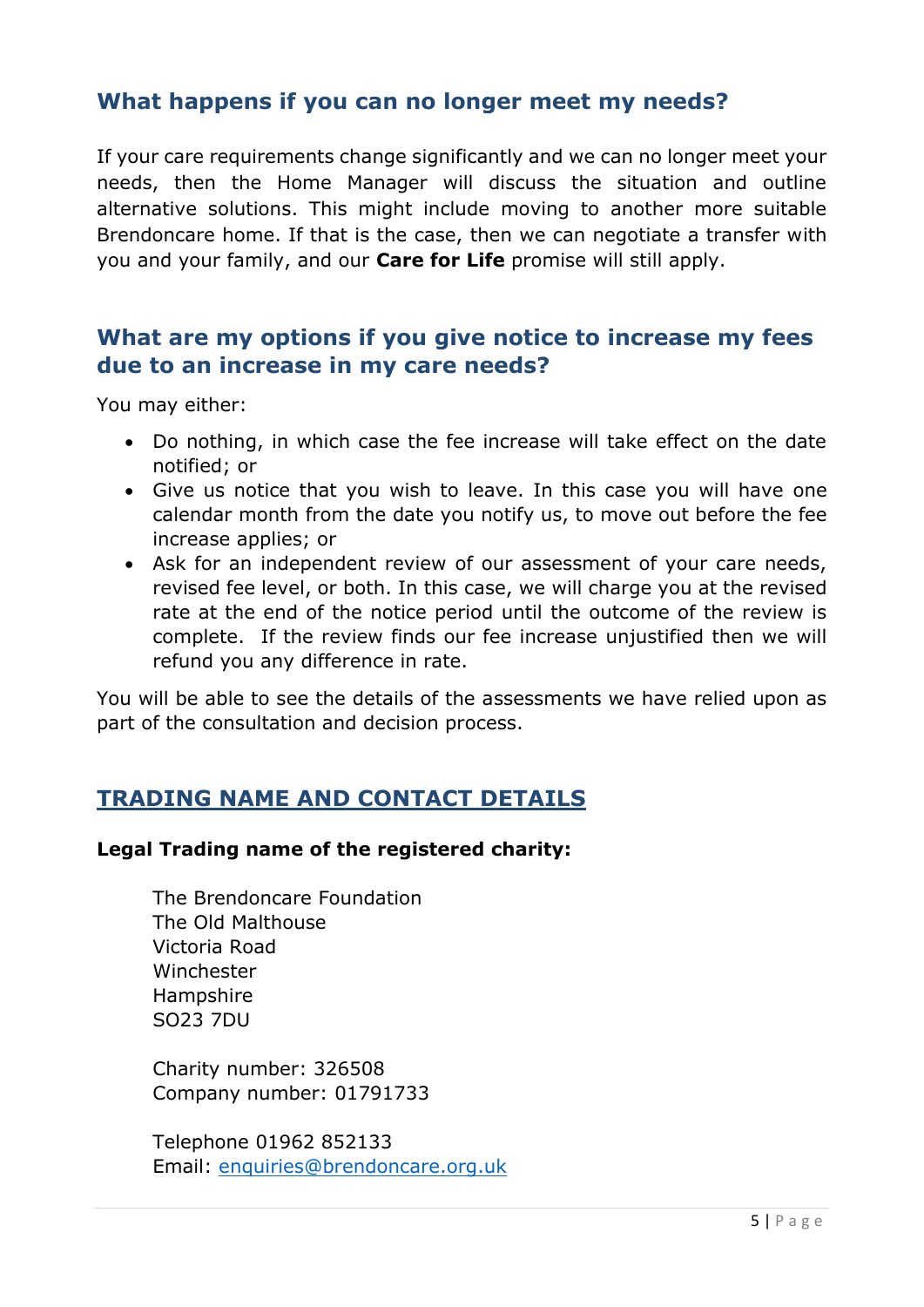#### **Care home:**

Registered Manager: Triinu Org Brendoncare Alton Adams Way Alton GU34 2UU

Telephone: 01420 549797 Email: [lhewitt@brendoncare.org.uk](mailto:lhewitt@brendoncare.org.uk)

# **INFORMATION ABOUT HOW THE HOME IS REGULATED AND MANAGED**

#### **Which organisation regulates the care home?**

In England all Care Homes are regulated by the Care Quality Commission (CQC) who can be contacted online at [www.cqc.org.uk.](http://www.cqc.org.uk/)

The Care Quality Commission registers all Care Homes and their details can be found on the CQC website. Inspection reports, both current and some historic can be found for each Care Home service on this website.

#### **Who is the current Registered Manager?**

Triinu Org is the registered manager and she can be contacted by phone on 01420 549797 or by email via [TOrg@brendoncare.org.uk.](mailto:TOrg@brendoncare.org.uk)

#### **How do you ensure that all parts of the Home are safe and well run?**

We are obliged as providers of social care to abide by the Fundamental Standards as published by the Care Quality Commission.

As well as inspections by the Care Quality Commission, which happen about every 2 years, there are also several other agencies which check all aspects of the Home, including:

- Health and Safety we have appointed an external Auditor to monitor the safety of our premises and work systems.
- Fire Safety we have a regular external Fire Safety inspection together with internal training and monitoring.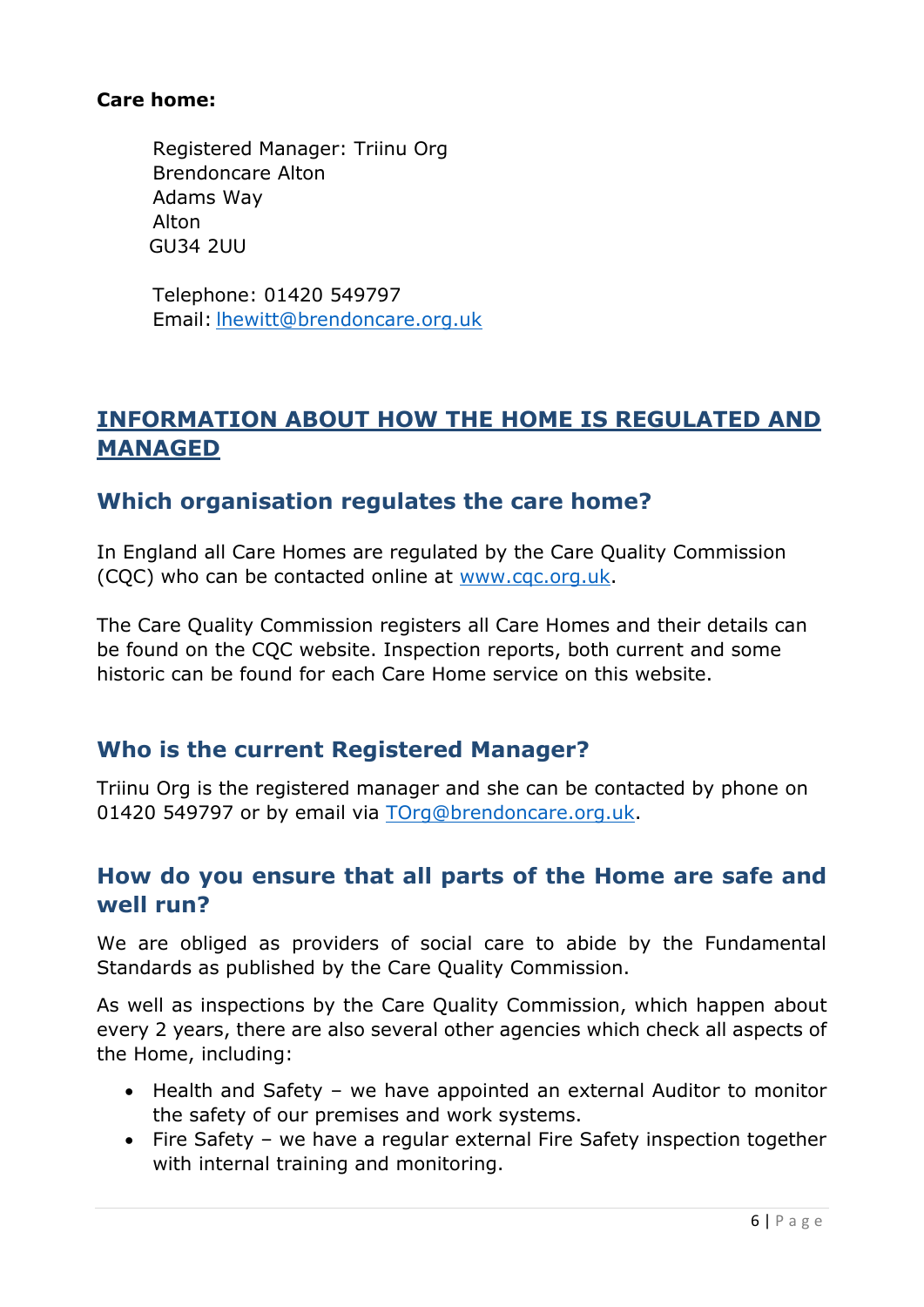Food safety – our kitchens and food handling processes are inspected by the local authority covering the Home. We currently hold a  $5 *$  certificate and a link to our latest food hygiene rating can be found on our website [www.brendoncare.org.uk/care/our-care-homes/alton](http://www.brendoncare.org.uk/care/our-care-homes/alton)

# **CONTENTS INSURANCE**

# **What about my belongings? Do I need insurance?**

Our insurance policy will provide cover for your personal belongings up to a maximum individual item value of £250 or their aggregate value up to £1,000 at any time with the exception of cash.

We would advise you not to keep valuables in your room so it may be sensible to ask your family to look after them for you. We can also place small items in our safe temporarily for you, e.g. a bank card which you use only rarely.

Whilst Brendoncare undertakes that its staff, volunteers and contractors will take reasonable care of residents' property, we cannot accept responsibility for loss or damage to any personal belongings of high value.

If you do wish to keep personal belongings, including furniture, and items such as cash, credit cards, deeds, documents or personal effects of greater value are in the home, then you will need to insure them. You should also inform us of what items you will be keeping personally.

# **What about spending money – do I keep it with me or do I have an account?**

In order that you do not have to worry about holding cash, most people choose to operate a personal fund account which is managed by the Home's Administrator. We ask you to lodge an initial amount with the Home then any expenses occurred within the Home e.g. newspapers, hairdressing, shop purchases – are paid direct to the supplier on your behalf.

We will provide you with a regular statement showing a record of what's been spent and will request a top-up when necessary.

#### **RESIDENTS CHOICE**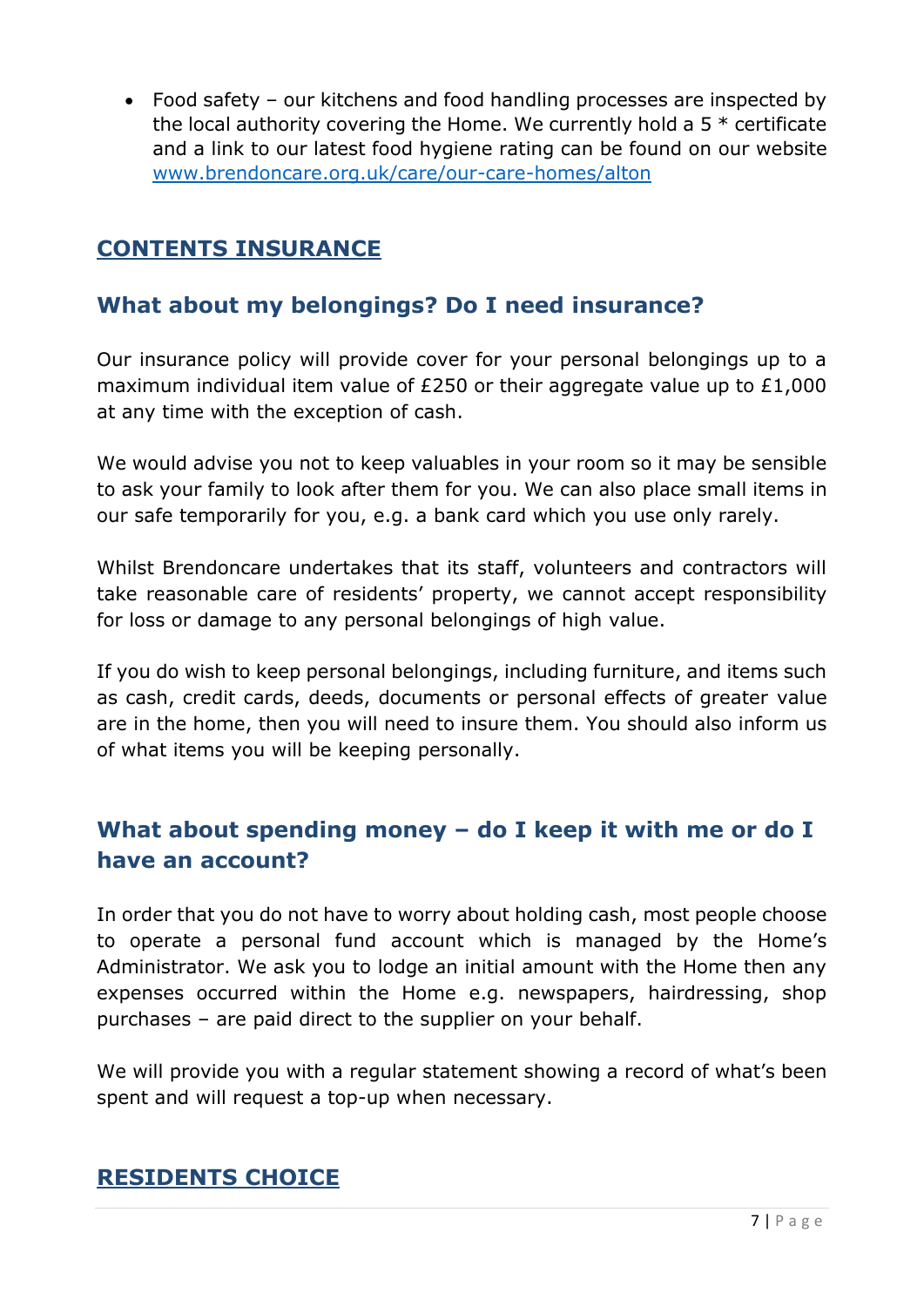# **May I bring my pet with me?**

We welcome well-behaved pets as visitors to the Home and by arrangement as residents of the Home. Please discuss this with the Home Manager.

We have to consider the size of the pet, who will be caring for them, whether anyone in the Home has an allergy to consider and the impact they will have on other residents, staff and visitors. We would not be responsible for any food provision, vet bills or other expenses. And, of course, we require any pet to have a clean bill of health before they move in. The pet would need to stay out of the catering and clinical areas of the home and may be asked to leave if it represents a health hazard or inconvenience to others in the home.

# **May I choose which members of staff assist me with my personal care?**

All our staff are trained to meet the Brendoncare standards of work and behaviour, and must treat everyone with respect and dignity.

If you have particular preferences, concerns, religious requirements or wishes please raise this with the Home Manager who will be pleased to discuss the matter. We will do our best to meet your needs by allocating staff in the most effective way in your household.

#### **How will you meet my dietary needs and preferences?**

You will be able to meet with the Chef Manager who will work with the care and nursing staff to understand and accommodate any specific likes and dislikes, medical dietary needs, preferences and allergies you may have. Nutrition and hydration are monitored carefully to ensure you stay healthy with appetising and wholesome food and drink available throughout the day and night as required.

# **Do I have choice of over such things as what time to get up or go to bed and whether to have a bath or shower?**

The care staff will meet and discuss such preferences with you when you move in.

# **Can you support me to follow my religious beliefs and practices?**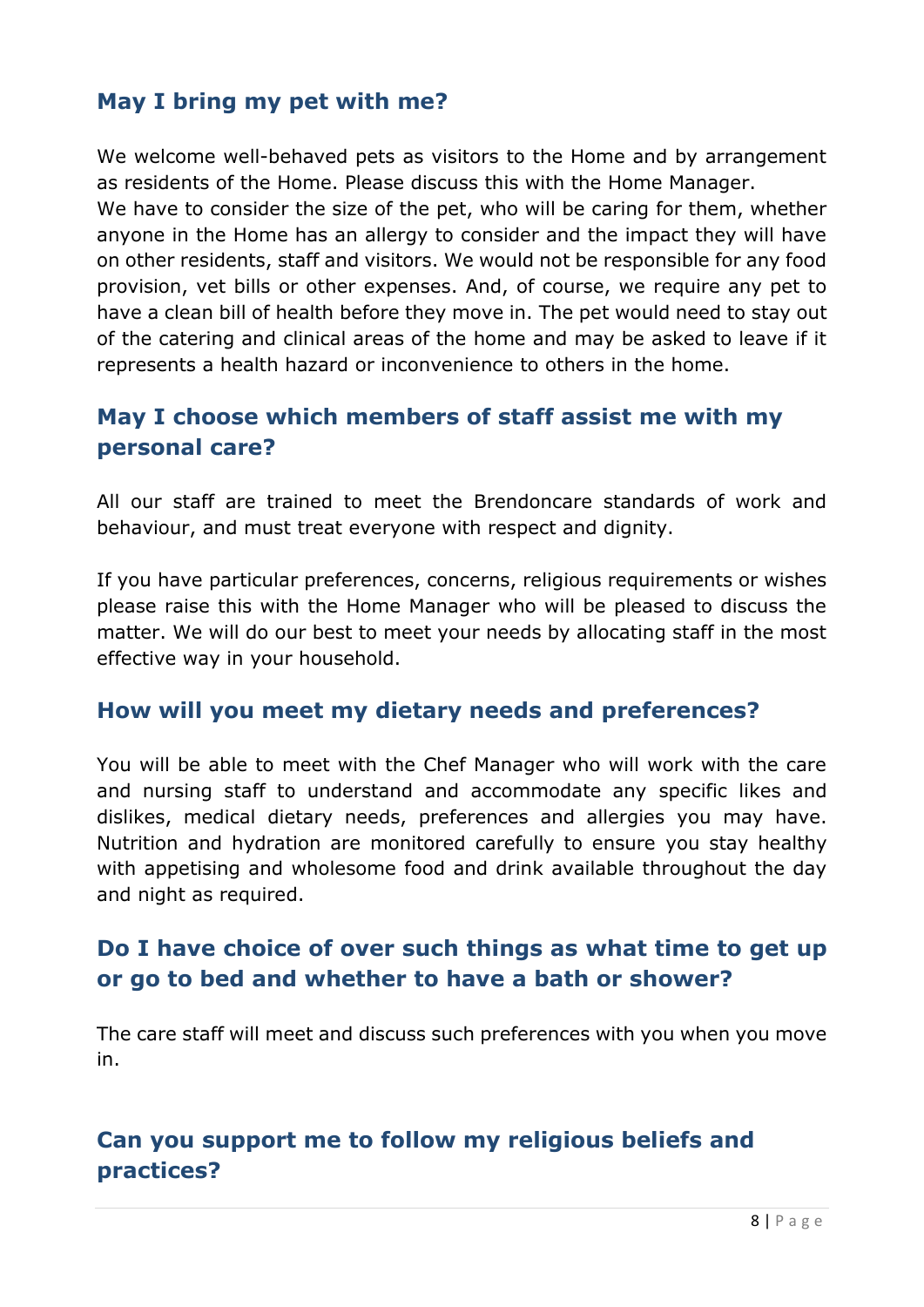We will aim to support you in all areas of your life including your religious beliefs and practices. We have links with community religious communities , have regular services and are happy to talk with you to understand what is important to you and see how we can help.

#### **Do you have particular visiting hours?**

No, our home is your home and visitors are welcome anytime. If you or your guests wish to speak to the Manager we would suggest you make an appointment to ensure they are available.

# **PAYING FEES DURING TEMPORARY ABSENCES OR AFTER DEATH**

# **Do I still pay care fees if I am temporarily absent from the home, such as going on holiday or for a hospital stay?**

Yes, just as if you were living in your own home, bills and staff still need to be paid and so do care fees.

Please note if you receive Attendance Allowance, then it stops after a total of four weeks (either in one stay, or several stays, where the gaps between stays are no more than four weeks each time).

You would not have to pay for any 'one to one' care if you were away from the home, unless one of our staff is with you.

#### **How long are care fees payable after my death?**

Care fees are payable until your room is cleared by your representative up to a maximum of 10 days. If your representative needs more than 10 days we will discuss this further with them at the time or arrange to store any personal belongings.

#### **NEXT STEPS - When can I see a contract?**